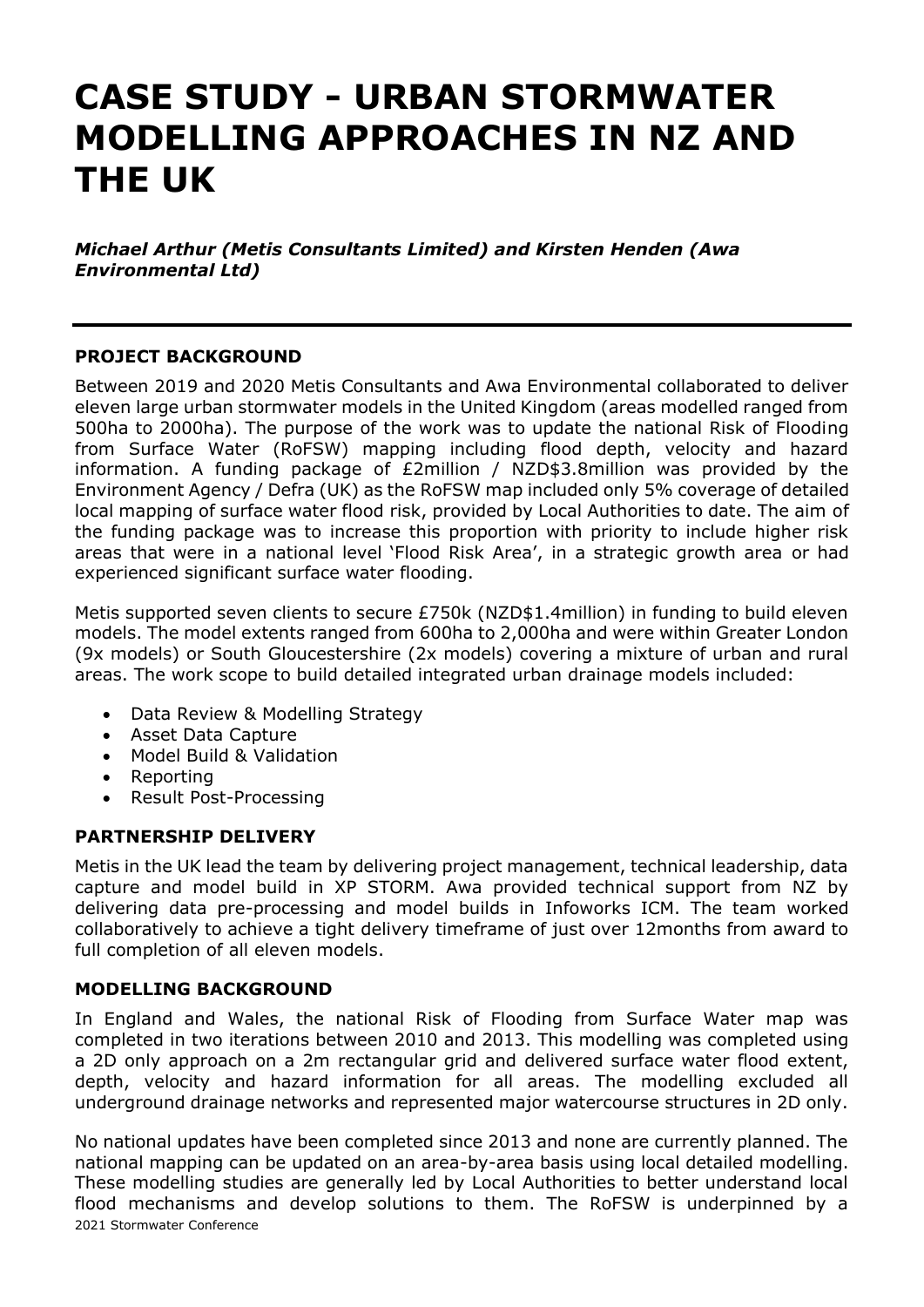performance based technical specification to ensure all local updates are based on the same general set of assumptions and relative confidence levels can be measured and reported.

## **MODELLING METHODOLOGY**

The modelling needed to:

- Be compliant with the national RoFSW Technical Specification which delivers the Flood Risk Regulations (2009) and EU Floods Directive
- Follow (where practical) local modelling technical specifications
- Follow good practice guidance provided in the WaPUG / CIWEM UDG Code of Practice for the Hydraulic Modelling of Urban Drainage Systems (2017), Rainfall Guide (2016) and Integrated Urban Drainage Modelling Guide (2009)
- Represent all key components influencing stormwater flooding including interactions with river systems and combined drainage networks

During the model build process it became apparent that there were some fundamental differences in the overall purpose and technical approaches used in NZ and the UK for this type of model.

## **CASE STUDY LOCATION & DESCRIPTION**

The differences in the overall purpose and technical approaches used in NZ and the UK will be demonstrated and discussed using a case study – the Yate and Chipping Sodbury model in South Gloucestershire (refer *Figure 1*). The case study will explore the following differences:

- Motivation to undertake modelling
- National / local technical standards
- Specific hydraulic approaches



*Figure 1: Case Study Location*

## **MOTIVATION**

The motivation for modelling within the Yate and Chipping Sodbury area was to update the national RoFSW mapping to provide a higher level of confidence in the flood depth, velocity, and hazard information.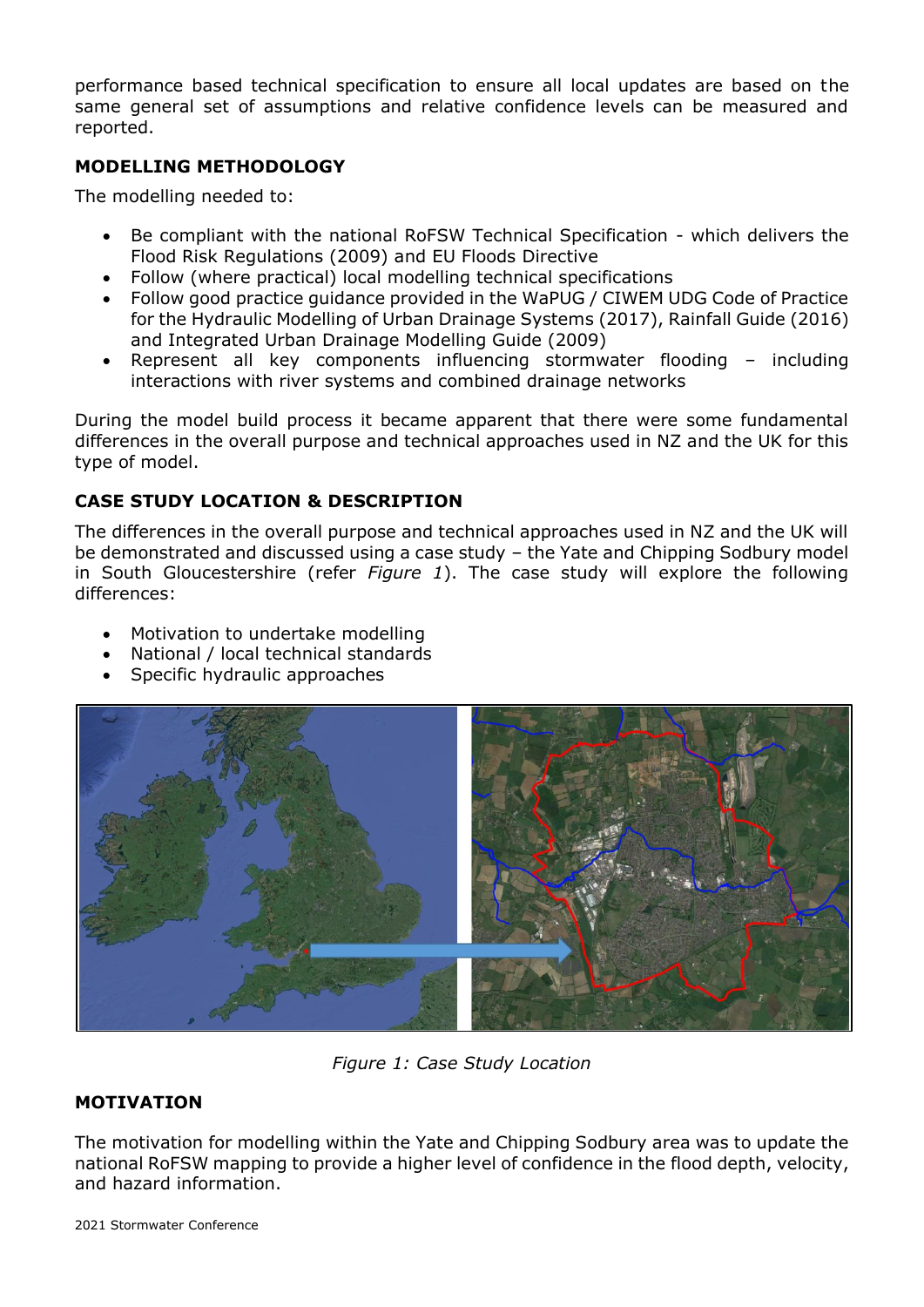The methodology used for national scale modelling provided general flood hazard locations with different degrees of severity. This modelling is used for broad-scale planning purposes. The Yate and Chipping Sodbury model would represent the stormwater system in more detail and include sub-surface drainage. While the primary purpose of this model was to update the national RoFSW mapping, this model would also be used to:

- Improve knowledge of local flood mechanisms
- Refine planning and inform capital works
- Provide a baseline model for further investigations
- Provide a tool for economic appraisal of flood mitigation schemes
- Provide a way for local partners to deliver joint schemes

Even more fine-scale models at a localised extent could later be developed as needed for specific investigations.

In NZ, there is currently no national-scale standardised flood mapping methodology or database. Instead, regional, district and city councils undertake modelling with varying levels of scale and detail. For regional councils, the main motivation to undertake modelling comes from a need to understand flood risk in the area, generally from rivers. In the case of city / district councils, models are often used for a wide range of purposes from flood hazard identification and high-level planning to property level assessments and mitigation option assessments. Therefore, these models often represent fine scale detail for entire catchments.

## **NATIONAL / LOCAL TECHNICAL STANDARDS**

The modelling was compliant with the national RoFSW Technical Specification, as well as local modelling technical specifications where practical, and good practice guidance. The national RoFSW Technical Specification is a brief document (<5000 words) that outlines the minimum requirement for model inputs and provides general information on recommended practices. It does not provide detail on specific model configurations or parameters and instead relies on local specifications and good practice guidance documentation for this detail.

The local technical specification used in this study was Wessex Water's *Design Standard 520*. The model configuration and parameters detailed in this specification were largely used in this modelling however on occasion alternative approaches were implemented where appropriate.

In NZ, stormwater models are built to comply with regional guidelines, where available, and follow local technical specifications, where available. When guidance is available, the level of detail for regional guidelines is typically much greater than that within the UK's national RoFSW Technical Specification. City / district council modelling specifications also tend to be very detailed and allow little leeway for alternative innovative approaches.

## **SPECIFIC HYDRAULIC APPROACHES**

The model in this case study was built with similar considerations to that of models built to NZ standards. The overall detail included in the model however was less than that of many NZ models. The key difference in the hydraulic approaches between this and similar models in NZ is as follows:

• As-built plans were not available for the model build. Instead site survey was made available. In NZ, as-built plans are generally made available where possible prior to site survey.